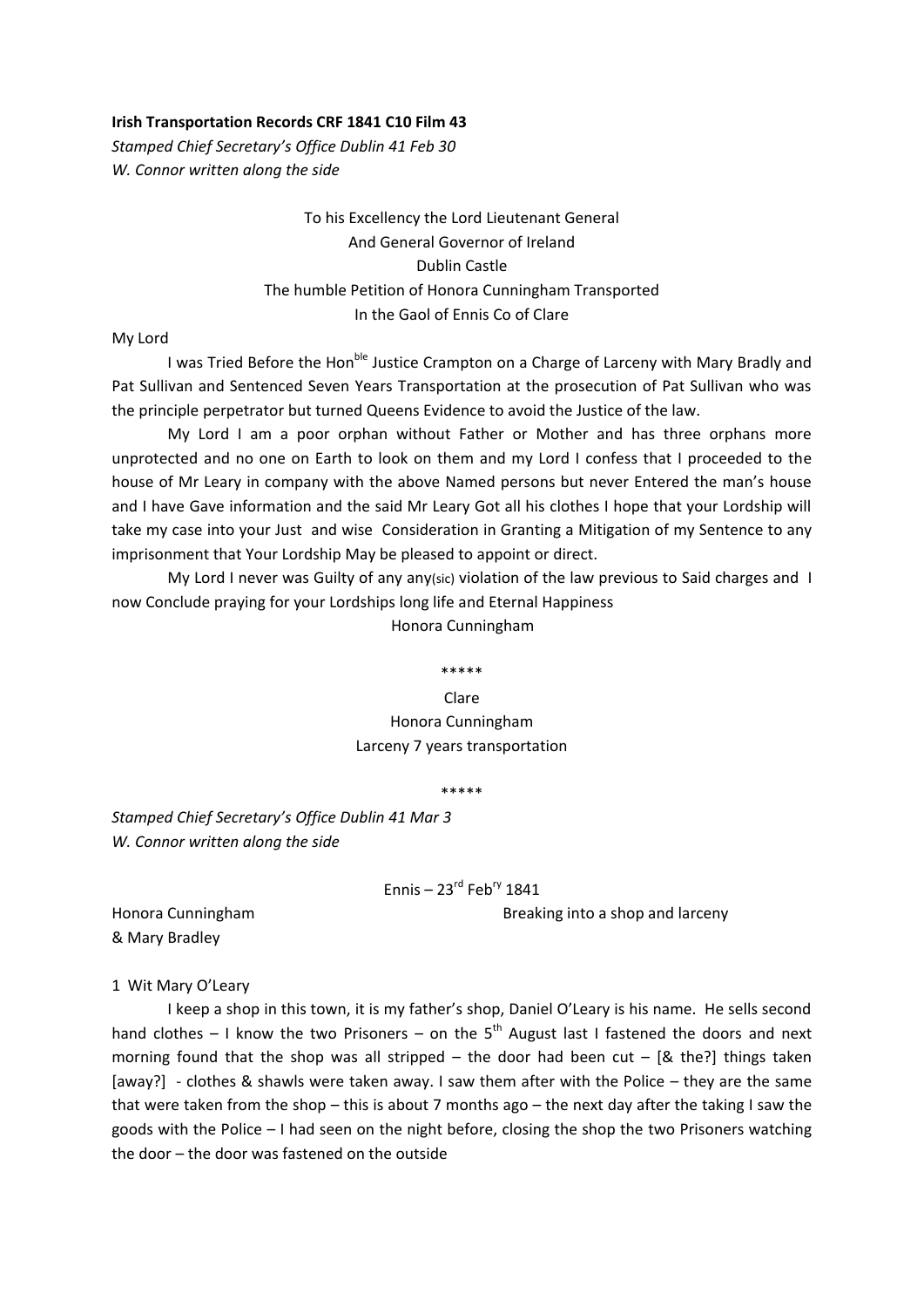## 2 W.C. - Erangay? Head Constable

I went with (P) Honora Cunningham, who led me to a field – I found [them?] there two bundles of Clothes – they were covered with weeds – Honora Cunningham gave information – (Mary O'Leary identifies the clothes)

# 3 W.C. John [Bolston?] Policeman

I know Honora Cunningham I found some of the clothes near Hermitage – this is the bundle I found. The bundle was hid in a field of corn – P. Mary Bradley shewed me the place – she said to Honora Cunningham, as you shewed where the rest was, I will shew where the rest is – (This bundle is identified by Mary O'Leary)

## 4 Wit C Patrick Sullivan an Informer

I was at the robbing of O'Leary's shop two girls were with me – We took away the clothes – the two Prisoners are the girls that were with me – it was about 2 or 3 in the night – We cut a piece out of the door with a knife – Mary Bradley went in, & she handed out the clothes to Honora Cunningham & me – We put some of the clothes into an old hessian & some into a potato [ground?]

5 W.C. Chas [Denoin?] Jus Peace - prove nothing –

For the Prisoners Ellen O'Shaughnessy a midwife - Told a rambling story about a quarrel between the prisoners –

The Jury found the Prs<sup>rs</sup> guilty and they were sentenced to Transportation for 7 years -

P.. Crampton  $[......]$  March  $4<sup>th</sup> 1841$ 

\*\*\*\*\*

*Stamped Chief Secretary's Office Dublin 41 Mar 5 W. Connor written along the side* [........] March 4 Sir

I yesterday had the honor of your letter of the  $2^{nd}$  March inst. - including

the Memorial of Honora Cunningham a Prisoner in the Gaol of Ennis- and requesting me to inform you with the particulars of Cunningham case – and whether in my opinion there are any mitigating circumstances which would render her a proper object of mercy –

I have the [honor?] for the information of his Excellency the Lord Lieutenant to enclose - a copy of my notes of the trial which will furnish his Excellency with the particulars of the prisoners case - & I have only to add that in my opinion there are not any mitigating circumstances which would render the Prisoner or either of them fit objects of the royal mercy

 I have the honor to be Sir Y<sup>r</sup>. Ob<sup>t</sup> hum<sup>le</sup> serv<sup>t</sup> P. Crampton

N.H. MacDonald Esq

\*\*\*\*\*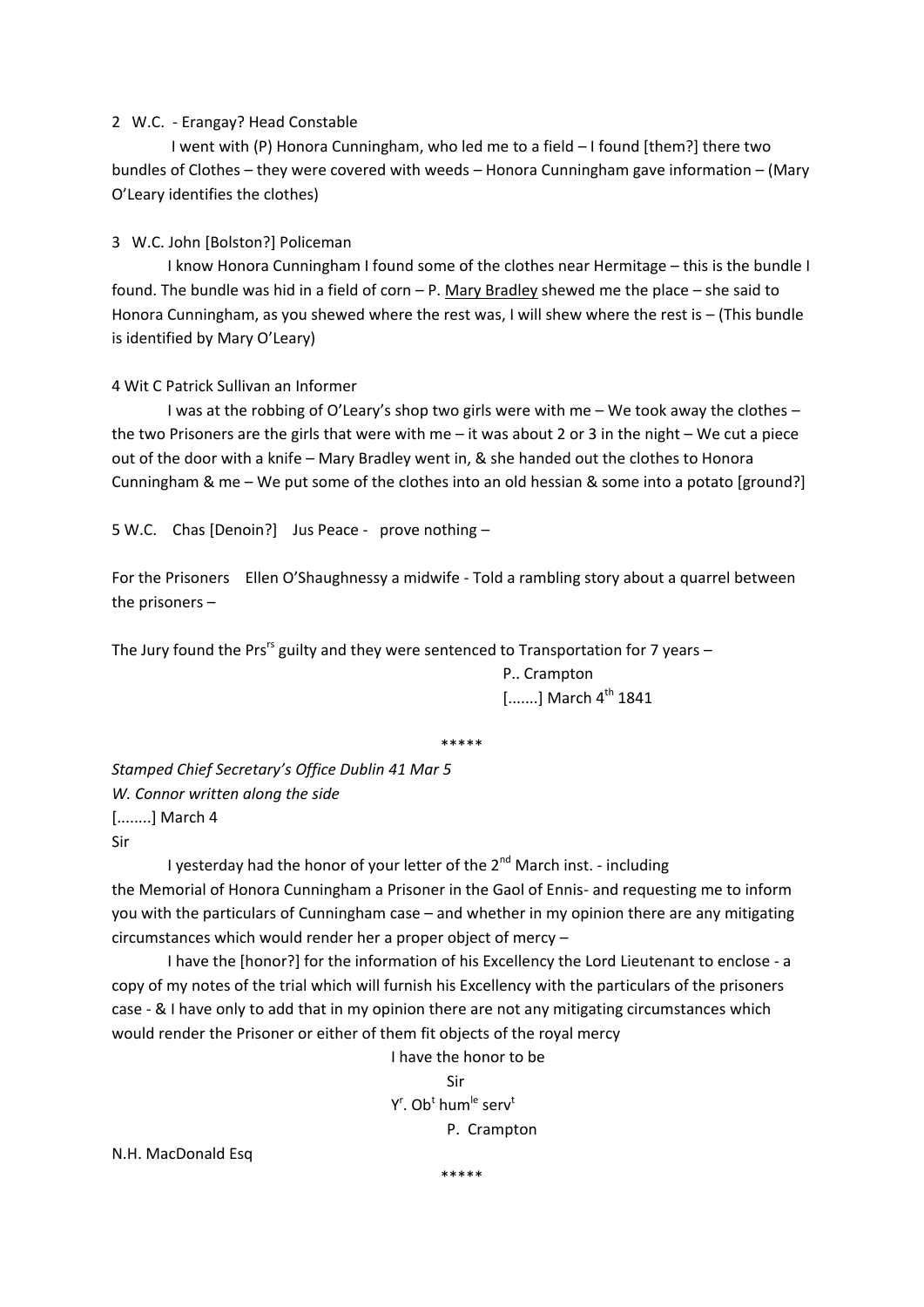*Stamped Chief Secretary's Office Dublin 41 ........ W. Connor written along the side*

To his Excellency the Lord Lieut and Governor General of Ireland etc etc

The most Humble Petition of Honora Cunningham now a Convict in Ennis Jail, convicted at the Asizes for a robbery committed in that Town –

Your Petitioner Most Humbly Sheweth –

That she was most foolishly led to be concerned in such a disgraceful transaction, and did not at the time concider the danger or disgrace of such an action, till the day following when she concidered the evil of the crime that she went to the resident magistrate and confessed her Guilt told the accomplishes and whare the property was concealed all of which was obtained, and accomplishes taken, one of which prosicuted and I was with another convicted to seven years transportation, Your Excellency was so good to mitigate the sentence of Mary Bradley to imprisonment so your Petioner is the only sufferer, and most humbly Implores Your Excellencys pardon, to mitigate her sentence to anny Imprisonment you may deem fit.

Your Petioner most humbly declares it was her first offence and during her life she will not be guilty of anny one action that will offend the Law, and has given herself up to her God and her Clergy who will by his signature prove her asertion to be correct, She relys apon Your Excellencys benevalent pardon, and trusts you will mitigate her sentence, and she will become a worth member of Society

The Under Signed Gentlemen and clergy hopes his Excellencys pardon for the above Petioner it being her first offence and from her good conduct in prison and sorrow repentance etc we hope by her receiving a remission of her sentence she will be by a general rule of good conduct prove worthy of your Excellency act of clemency and in duty bound your Petioner will with her one only Sister as in duty bound ever pray –

> Pat<sup>k</sup> De...... R.C.C. Jam<sup>s</sup> B.......... *2 signatures (indecipherable)*

This case has been decided [unfairly?] This is the  $3^{rd}$  or  $4^{th}$  Meml

Memorialist ans<sup>d</sup> 12/May & [repd? that no further attention can be paid to her? [.......]

\*\*\*\*\*

*Stamped Chief Secretary's Office Dublin 41 ........ W. Connor written along the side*

To his Excellency the Lord Lieut and Governor General of Ireland etc etc The most Humble Petition of Norry Cunningham under sentence of Transportation from last Asizes for being conected in a Robbery of a Shop in Ennis County Clare Your Petitioner Most humbly sheweth

That she was most unfortunately into that disgraceful act through threats and fear and that she on the next day after the Robbery was rumored moved by her conscience of being conected with a most disgraceful action went personly to the Magistrates and gave herself up as conected and